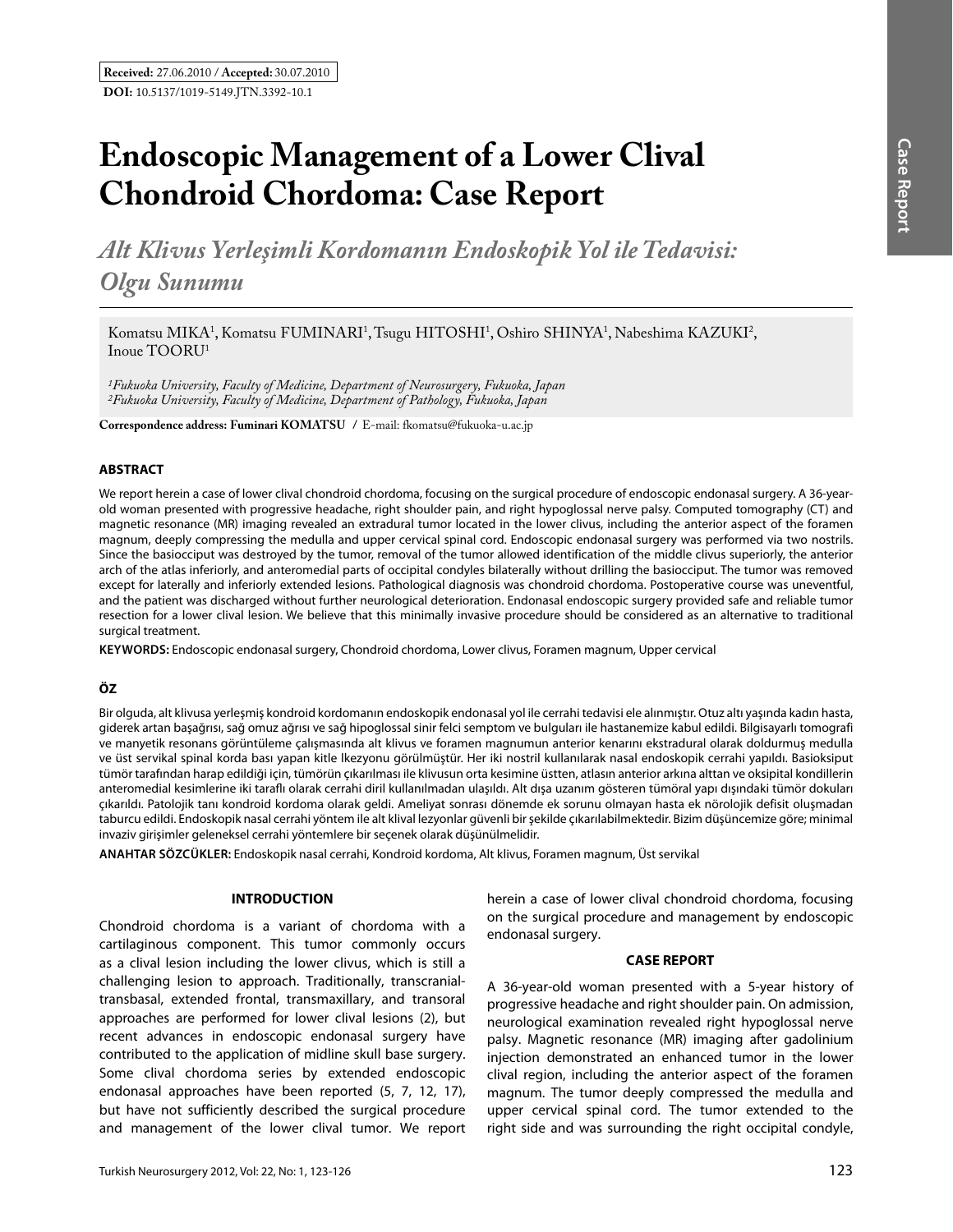and also extended inferiorly behind the odontoid process (Figure1A, B). Computed tomography (CT) showed that the tumor had destroyed the lower clivus and anteromedial part of the right condyle. The right hypoglossal canal was filled with tumor. The tumor was localized in the extradural space and contained some calcified components (Figure 2A, B). Endoscopic endonasal surgery was performed via two nostrils. The patient was anesthetized by endotracheal intubation without tracheostomy. The procedure was performed with a 4-mm, 0° rigid endoscopy (Endoarm; Olympus, Tokyo, Japan). The endoscope was inserted into the right nostril and advanced to the inferior meatus. Subsequently, the nasopharynx and bilateral Eustachian tubes were identified. A nasal flap was then prepared with the right septal mucosa in case of cerebrospinal fluid (CSF)

leakage. The vomer was resected and the superior aspect of the hard palate was flattened sufficiently, providing a wide surgical corridor without opening the sphenoid sinus (Figure 3A). Mucosa of the nasopharynx and the longus capitis muscle were cut concurrently with a monopolar coagulator (Colorad needle; Stryke , Michigan, USA) in a reverse U shape, and the flap was reflected downward, exposing the tumor (Figure 3B). The tumor was safely debulked, and bleeding from the tumor was easily controlled because of poor vascularization. Since the basiocciput had been destroyed by the tumor, removal of the tumor allowed identification of the middle clivus superiorly, the anterior arch of the atlas inferiorly, and anteromedial parts of occipital condyles bilaterally without drilling the basioccoput. After tumor removal, the dura mater was preserved without CSF leakage (Figure 3C). Tumor



**Figure 1:** T1-Gd weighted sagittal **(A)** and coronal **(B)** MR imaging revealing a lower clival tumor including the anterior aspect of the foramen magnum. The tumor extends to the right side and surrounds the right occipital condyle, and also extends inferiorly behind the odontoid process. The tumor is deeply compressing the medulla and upper cervical spinal cord.



**Figure 2:** Sagittal **(A)** and coronal **(B)** enhanced CT showing that the tumor has destroyed the lower clivus, anteromedial part of the right occipital condyle and tip of the odontoid process. The right hypoglossal canal is filled with tumor. The tumor is localized in the extradural space, and contains some calcified components.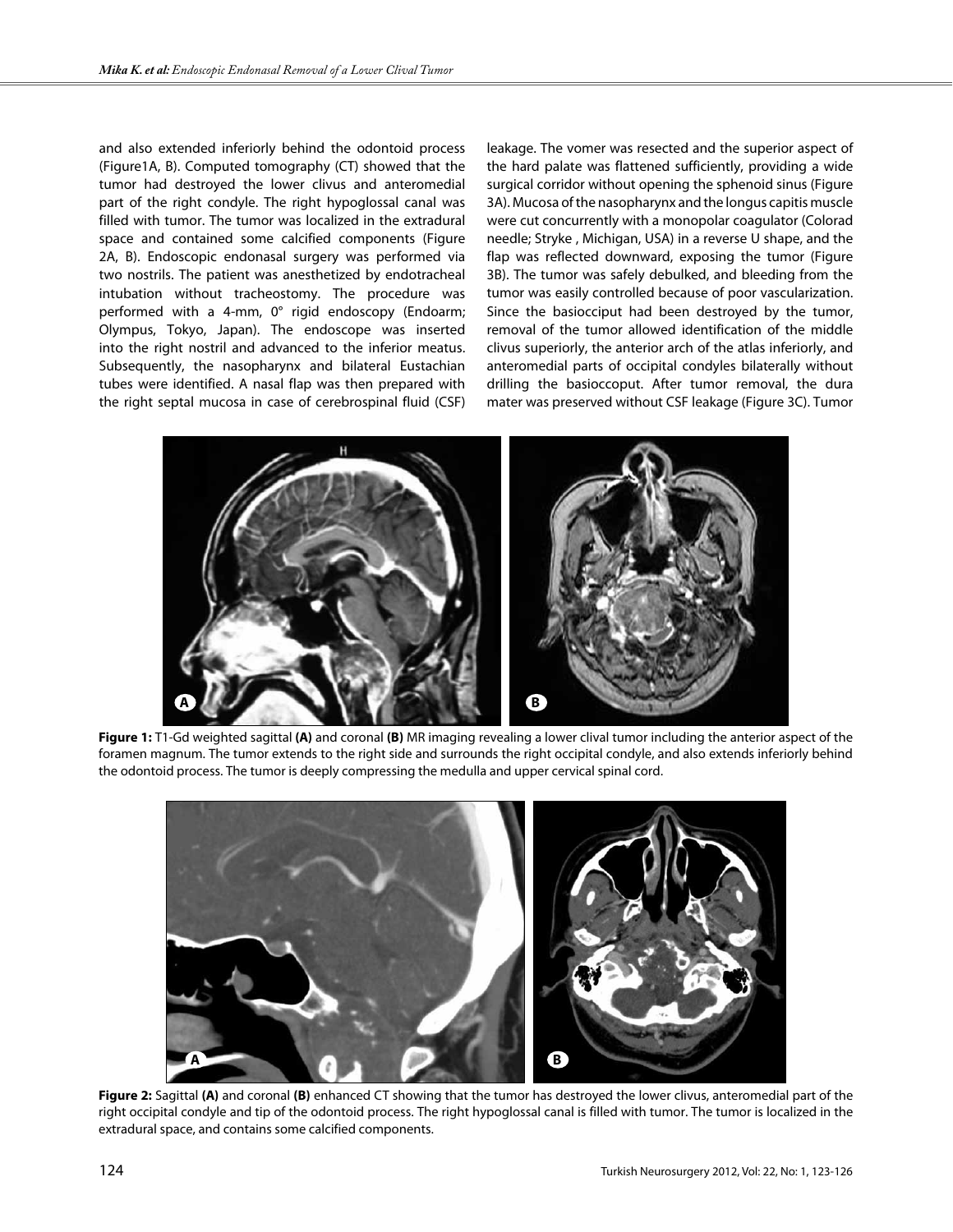

**Figure 3: A)** Intraoperative view after creating the surgical corridor. N, Nasopharynx; E, Eustachian tube; V, Vomer; I, Inferior turbinate; H, Hard palate. **B)** Intraoperative view after tumor exposure. T, Tumor; E, Eustachian tube; F, flap of the nasopharyngeal mucosa and longus capitis muscles. **C)** Intraoperative view after tumor removal. D, Dura mater; M, Middle clivus; A, Anterior arch of the atlas; C, Anteromedial part of the occipital condyle.



**Figure 4:** Postoperative T2-weighted sagittal **(A)** and coronal **(B)** MR imaging, showing sufficient decompression by tumor resection. Arrowheads indicate residual tumor located outside the right occipital condyle (B) and behind the odontoid process (A).

extending laterally beyond the right occipital condyle and inferiorly behind odontoid process was left intact. Free fat and fibrin glue were placed in the surgical defect. Pathological diagnosis was chondroid chordoma. Postoperative course was uneventful. The day after surgery, the patient was allowed to walk independently. Postoperative MR imaging showed sufficient decompression with tumor resection (Figure 4A,B). The patient was discharged without further neurological deterioration.

#### **DISCUSSION**

Chordomas are tumors arising from rest of primitive notochord along the craniospinal axis. The most common site is the sacrococcygeal region (50%), followed by the skull base (35%) and vertebral bodies (15%) (6). Chordoma account for approximately 1% of all intracranial tumors and the retroclival region is the most common site (1).

Chondroid chordoma , first described by Heffelfinger in 1973, is a variant of chordoma that straddles the bridge between conventional chordoma and chondrosarcoma (8). About 28- 34% of skull-base chordomas are of the chondroid variety (8). Chordoma usually occurs between the fourth and fifth decades of life, whereas chondroid chordoma present at an earlier age and has a female predilection (1, 15). Chondroid chordoma has a lower recurrence rate and better survival as compared to conventional chordoma (8). However, the location is challenging to operate, it commonly occur the clival region. Safe, sufficient decompression is the most important issue for lower clival tumors, particularly in cases involving the foramen magnum. Traditionally transcranialtransbasal, extended frontal, transmaxillary, and transoral approaches are performed for anterior approaches to the foramen magnum (2). However, such approaches carry a high risk of morbidity involving neurovascular structures. These